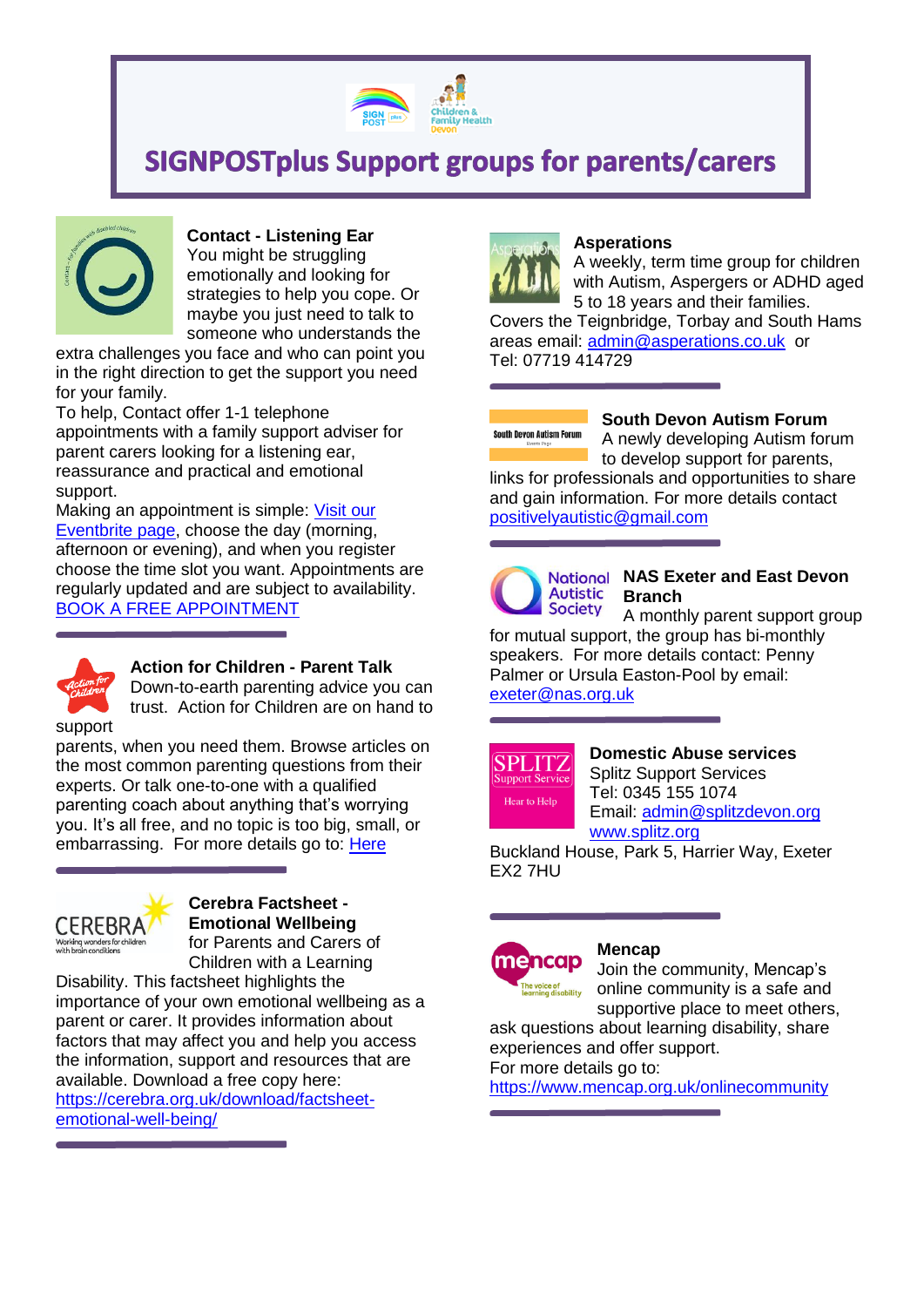**YoungMinds** are proud to

launch their Parents Webchat service. If you need support looking after your child's mental health, use YoungMinds Parents Webchat to speak to directly to an advisor, who will help direct you to the advice and information you may need. The webchat is open from 09:30am to 4pm, Monday to Friday.

For more details go to**: [Here](https://youngminds.org.uk/find-help/for-parents/parents-helpline/?fbclid=IwAR3bDB5Z9XM7cVuE5ZlwoMsQU6Tyk91sx1envnvIHS6Xef9OJWv0MKK5b_4%20)**



## **The National Autistic Society (NAS)**

Parent to Parent service, this is a confidential telephone support service provided by trained volunteers from their own homes: 0808 800 4106.

**Ilfracombe Parent/Carer Support Group**  A support group run by and for parents and carers of children with additional needs <https://www.facebook.com/ilfracombesupport>



**North Devon Forum for Autistic Spectrum Conditions and ADHD**  A parent/carer led support group for parents, carers and people with

ASC/ADHD, although diagnosis is not essential. Membership is free and you will receive a regular newsletter, access to events and use of their specialist ASC library, 07923 481332, email: [info@ndfautism.co.uk](mailto:info@ndfautism.co.uk) <http://ndfautism.co.uk/>



### **Example 2018 Early Help**

miles Early Help is the extra support your family can get if you need it. It may be that you want to prevent a problem, or change things for your family before the problem becomes more serious.

It is not a specific service or team, it's an approach that brings together people from a range of services and teams who will work together with your whole family to help improve the situation for everyone.

It can offer support to families from pre-birth to adolescents with all sorts of issues from parenting, employment and school attendance to emotional wellbeing or anti-social behaviour. To find out more go to:

<https://www.dcfp.org.uk/early-help/>





### **Side by Side Taw & Torridge**

Side by side is a welcoming, informal support group for parent carers who care for children, young people and adults with additional needs.

The group meet weekly to offer peer support in a friendly, relaxed, non-judgemental environment giving the opportunity to exchange similar experiences from our caring roles. To find out more contact Tracey Phillips on 07921

220840 or email:

[sidebysidebarnstaple@outlook.com](mailto:sidebysidebarnstaple@outlook.com)

**Hi-5 Talktime** - Supporting and  $\Xi$ hi-5 $\Xi$ enhancing the wellbeing of families and carers of children with additional needs in Cornwall and Devon (based near Bude). Open to all Parents, Grandparents and Carers of Children with Additional Needs for some precious 'Me Time'. Chat and share over a Cuppa and delicious Cake whilst your children are at school. Pre-school Children are welcome and can have fun with a range of sensory play equipment and enjoy Makaton singing and signing! No diagnosis or referral required.

Find out more about Hi-5 Talktime here: **<https://www.hi-5talktime.org.uk/>**

Or for further details email: [info@hi-5talktime.org](mailto:info@hi-5talktime.org)